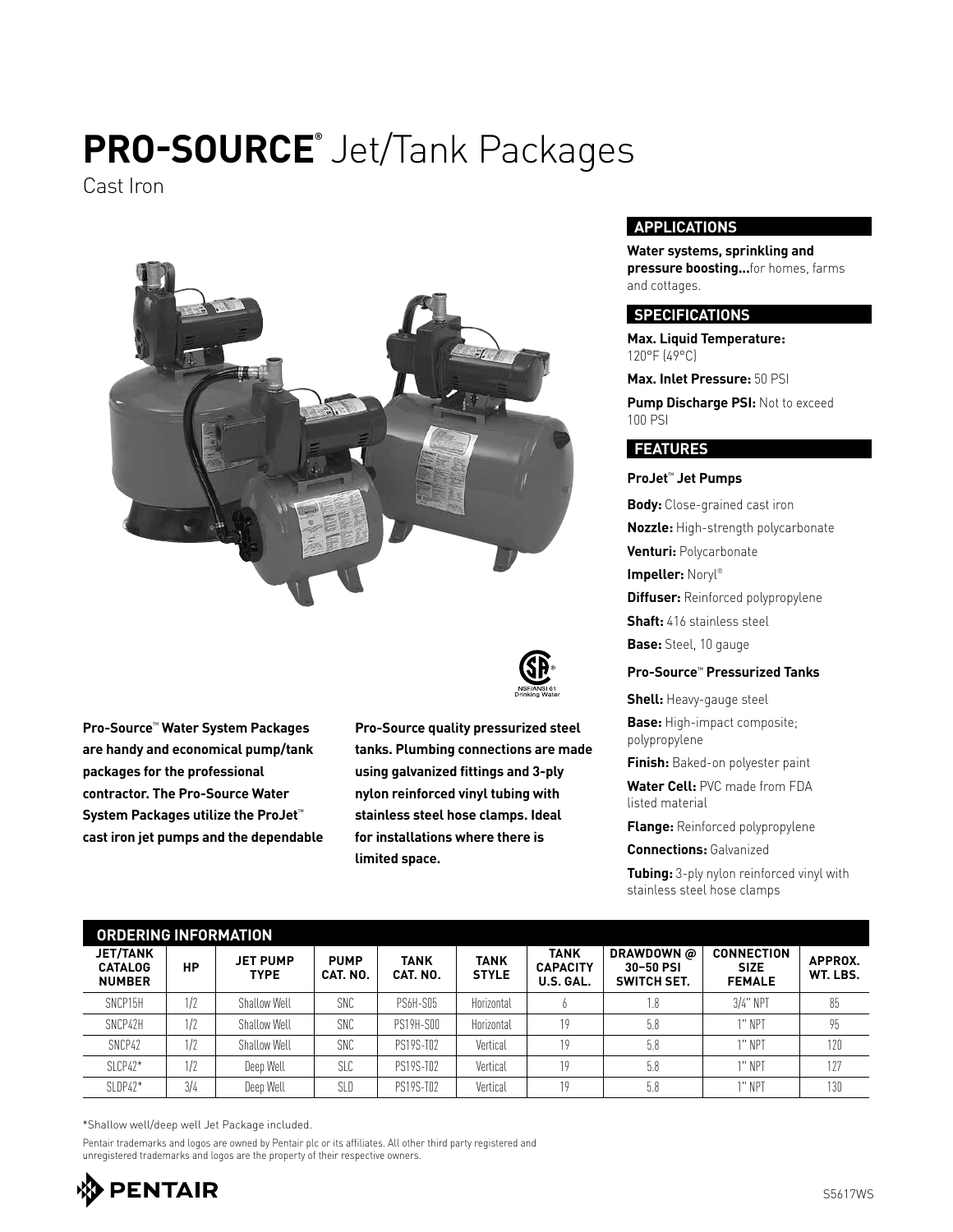## **PRO-SOURCE®** Jet/Tank Packages

Cast Iron

### **PUMP PERFORMANCE**



| TANK DRAWDOWN (In gallons)    |                                          |           |           |  |  |  |  |  |
|-------------------------------|------------------------------------------|-----------|-----------|--|--|--|--|--|
| <b>TANK</b><br><b>CATALOG</b> | <b>PRESSURE SWITCH</b><br><b>SETTING</b> |           |           |  |  |  |  |  |
| <b>NUMBER</b>                 | $20 - 40$                                | $30 - 50$ | $40 - 60$ |  |  |  |  |  |
| <b>PS6H-S05</b>               | 72                                       | 1.8       | 1.6       |  |  |  |  |  |
| PS19S-T02                     | 69                                       | 58        | 50        |  |  |  |  |  |
| PS19H-SOO                     | 69                                       | 5.8       | 50        |  |  |  |  |  |

| <b>SHALLOW WELL PUMP PERFORMANCE</b> (Capacity in gallons per minute), |    |                     |     |                                 |                 |     |  |  |
|------------------------------------------------------------------------|----|---------------------|-----|---------------------------------|-----------------|-----|--|--|
| <b>CATALOG</b>                                                         | НP | <b>TOTAL</b>        |     | <b>DISCHARGE PRESSURE (PSI)</b> | <b>SHUT-OFF</b> |     |  |  |
| <b>NUMBER</b>                                                          |    | <b>SUCTION LIFT</b> | 30  | 40                              | 50              | PSI |  |  |
|                                                                        | 17 |                     | 9.7 |                                 |                 |     |  |  |
|                                                                        |    |                     | 8.3 |                                 |                 | 65  |  |  |
| <b>SNC</b>                                                             |    | 15                  |     |                                 |                 | b/  |  |  |
|                                                                        |    | 20                  | 5.9 | 5.6                             |                 | 60  |  |  |
|                                                                        |    | 75                  | 4.3 |                                 |                 | 58  |  |  |

NOTE: Pump will operate at all depths shown, with pressure switch set at 30–50 PSI. Pumps installed with Pro-Source® tank require a 100 PSI relief valve.

| <b>PUMP PERFORMANCE</b> (Capacity in gallons per minute) |           |                                                |                         |                                      |                                 |                                 |     |     |     |                                   |                   |  |
|----------------------------------------------------------|-----------|------------------------------------------------|-------------------------|--------------------------------------|---------------------------------|---------------------------------|-----|-----|-----|-----------------------------------|-------------------|--|
| <b>CATALOG</b>                                           | <b>HP</b> | <b>USE</b><br><b>VENTURI/</b><br><b>NOZZLE</b> | <b>EJECTOR</b><br>PKG.* | <b>SHALLOW WELL JET COMBINATIONS</b> |                                 |                                 |     |     |     |                                   |                   |  |
| <b>NUMBER</b>                                            |           |                                                |                         | <b>TOTAL</b><br><b>SUCTION LIFT</b>  | <b>DISCHARGE PRESSURE (PSI)</b> |                                 |     |     |     |                                   | SHUT-OFF          |  |
|                                                          |           |                                                |                         |                                      | 30                              |                                 | 40  | 50  |     | 60                                | <b>PSI</b>        |  |
| SLC                                                      | 1/2       | N32P-66B<br>$J34P-41$                          | 29SD                    | $5^{\circ}$                          | 9.0                             |                                 | 7.9 | 4.1 |     |                                   | 61                |  |
|                                                          |           |                                                |                         | 15'                                  | 7.2                             |                                 | 6.3 | 3.3 |     | $\qquad \qquad -$                 | 56                |  |
|                                                          |           |                                                |                         | 75'                                  | 4.7                             |                                 | 4.1 | 7.1 |     |                                   | 52                |  |
| SLD                                                      |           | N32P-66B<br>$J34P-41$                          | 29SD                    | 51                                   | 9.9                             |                                 | 9.8 | 7.3 |     | 3.5                               | 70                |  |
|                                                          | 3/4       |                                                |                         | 15'                                  | 7.9                             |                                 | 7.8 | 5.8 |     | 7.8                               | 64                |  |
|                                                          |           |                                                |                         | 75'                                  | 5.1                             |                                 | 5.0 | 3.8 |     | 17                                | 59                |  |
| <b>CATALOG</b><br><b>NUMBER</b>                          |           | <b>USE</b><br><b>VENTURI/</b><br><b>NOZZLE</b> | <b>EJECTOR</b><br>PKG.* | DEEP WELL JET COMBINATIONS           |                                 |                                 |     |     |     |                                   |                   |  |
|                                                          | <b>HP</b> |                                                |                         | <b>DISCHARGE</b>                     |                                 | <b>DISCHARGE PRESSURE (PSI)</b> |     |     |     |                                   | <b>SHUT-OFF</b>   |  |
|                                                          |           |                                                |                         | <b>PRESSURE PSI</b>                  | 30                              | 40                              | 50  | 60  | 70  | 80                                | <b>MIN. DEPTH</b> |  |
| SLC                                                      | 1/2       | J32P-24                                        | 4SD                     | 30 <sup>°</sup>                      | 7.3                             | 5.8                             | 4.5 | 3.3 | 7.3 | -                                 | 68                |  |
|                                                          |           | $J34P-41$                                      |                         | 40                                   | 4.5                             | 3.4                             | 2.3 |     | $-$ | $\hspace{0.1cm} - \hspace{0.1cm}$ |                   |  |
| SLD                                                      | 3/4       | J32P-24                                        | 4SD                     | 30                                   | 8.9                             | 7.3                             | 6.4 | 5.0 | 4.0 | 7.5                               | 75                |  |
|                                                          |           | $J34P-41$                                      |                         | 40                                   | 6.5                             | 5.1                             | 4.0 | 3.0 | 1.8 | 0.8                               |                   |  |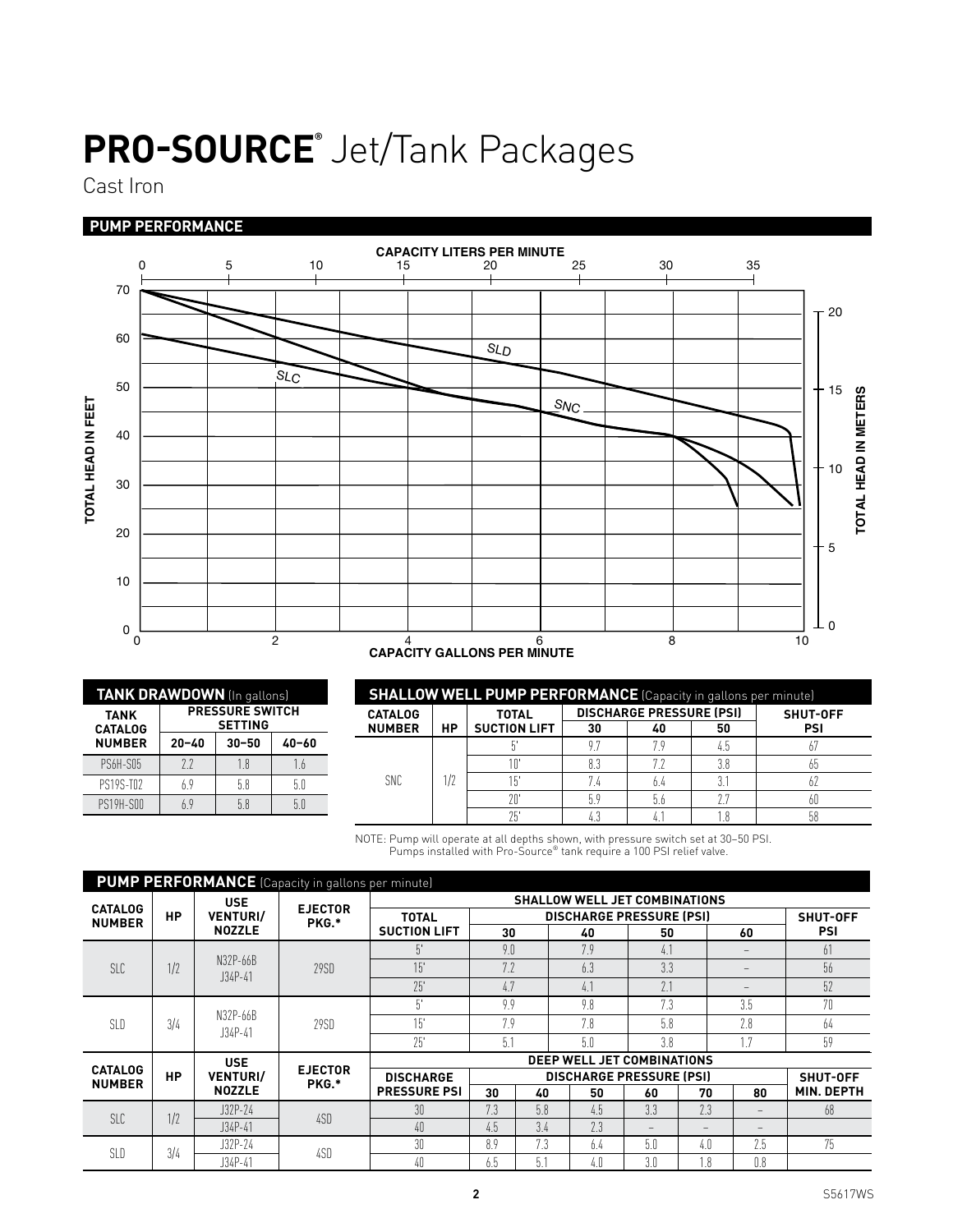# **PRO-SOURCE®** Jet/Tank Packages

Cast Iron

#### **OUTLINE DIMENSIONS: SHALLOW WELL**



**OUTLINE DIMENSIONS: DEEP WELL**

**SLCP42, SLDP42**